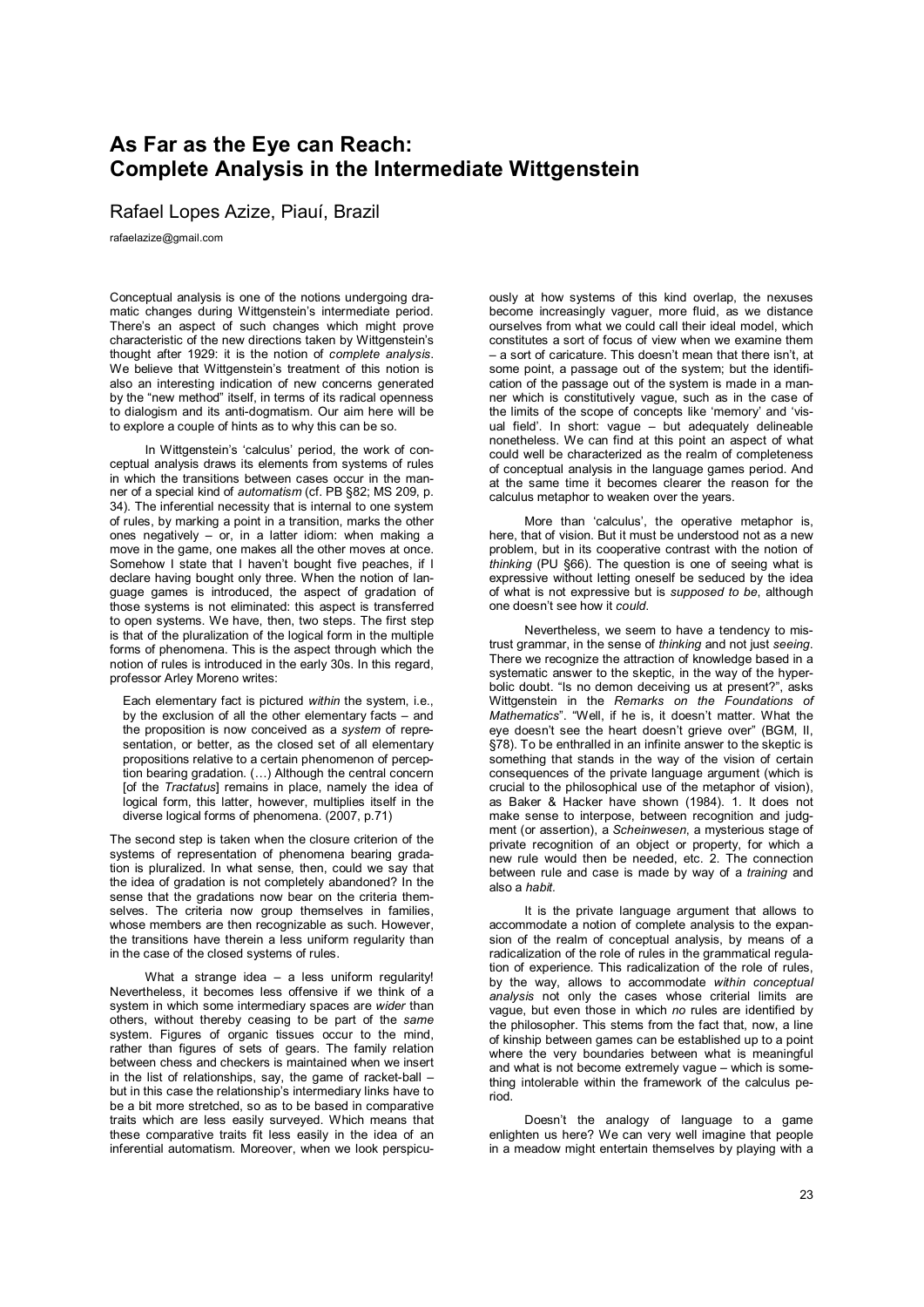ball; and that they might do this in such a way that they'd begin various existing games one after the other without finishing them, and in between would even throw, catch, drop the ball, etc., aimlessly. Now someone might say: These people are playing a ball game the entire time, and that is why at each throw they comply with specific rules. (…) – We can say: Let's investigate language with regard to its rules. If here and there it doesn't have any rules, then that is the result of our investigation. (TS213, p.254r, in N)

There's a threefold therapeutic process of this passage, the source of *Investigations* §83. First, the investigator assumes an unhaunted view in regard to the possibility of a domain which is supposedly without rules. The gain here is, once again, to elude theoretic hypostases populating such dreadfully empty domain: where there is a simple acting-like-that, we postulate an experience, and the postulation is then projected onto *practice* like a fog covering a landscape, allowing for glimpses of isolated, uncharacteristic areas. Second, the investigator releases his view to the determinations effectively showing up in the games but *just up to the point in which they show up to us*, the point where we can see them. Why? Because the investigator is no longer focused in the search of some automatism of the transitions or inferences. He is no longer excessively focused on refuting the agostinian referentialist, opposing to him the autonomous field of precise contours of the closed rules systems.

Finally, the negative results of the lineament of a rule-less field amidst experience are cheered. Reflecting latter on method, Wittgenstein states an approbation of a similar idea:

It seems to me I am still a long way from understanding these things; from the point, that is, at which I know what I have to talk about, & what I don't need to talk about. I still keep getting entangled in detail without knowing whether I ought to be talking about such things at all; & I have the impression that I may be inspecting a large area, simply to exclude it eventually from consideration. But even in this case these reflections would not be worthless; as long, that is, as they are not just going round in a circle. (VB, p.74; MS136, p.37a, 25.12.1947)

The risk of taking paths that lead to nowhere is inherent to the anti-dogmatism of the new method. But not as a defect of it – in the same sense in which the sign of a dead-end street is not useless to the orientation of a lost person. On the other hand, it is also inherent to the anti-dogmatism of the new method the recognition that "not everything that can be said was said", that "not everything that can be said was circumscribed" (Salles 2006, p.52). Sometimes, the analyst is unable to recognize if something that can be said was said or not – or, in the last analysis, even if something was said *tout court*. A supposedly random gesture *can* have a meaning, inasmuch as a view is abandoned that demands from it a meaning it *must* have. There is a

subtle aspect of an attitude stated in the *Philosophical Grammar* that is relinquished here: that of considering that nothing is possible (i.e., no philosophical investigation) before the distinction between sense and nonsense (PG, VI, §81). In a way, a closer look at the use of symbolism in the clearly established context of continuous, or open systems of rules renders the precise identification of that distinction a more delicate matter, to say the least. It is not a question of diminishing the importance of that distinction, on the contrary: it is a question of turning it into an internal part of the work (instead of a starting point of the work, a sort of philosophy degree zero) precisely because it is important. An investigation on the limits of sense that ceases to dogmatically postulate the establishment of those limits now assimilates, in its continuous practice, that very establishment.

So a complete logical analysis is possible and desirable. But it is not complete in some dogmatic sense, i.e., in some sense of closure and ultimity; such would be the case if it rendered the complete grammar of the concept under exam. *This* sense of completeness is not given by the philosophical work, nor does the work intend to. When we look without thinking to the working with concepts, we do not know yet exactly in what way, and at what point, an analysis reaches its end. But we know that it must find this point in a logical *now*, so as to fulfill its function, in a localized manner, but whole nonetheless. This can be seen as an observation on method: the logical analysis in the context of the language games must be seen as an antidote against the bewilderment of the reflection on language – but stopping there, not taking the remedy too far (by extending, for instance, the reach of a clarifying comparison beyond the point of its utility). Another way of saying this is to say, with Arley Moreno (1995), that the therapy of the images does not aim at dissolving them *as images*, but purports to modify our attitude in relation to those images whose very necessity we consider necessary. It is to that end that the conceptual analysis strives to show the nonnecessary of necessity *in a complete manner*.

The "new method" is not iconoclastic: "(All that philosophy can do is to destroy idols. And that means not creating a new one – say in the "absence of an idol")" (TS 213, p. 413, in N). The description of our language games does not purport to improve them or amend them, in a virtually infinite work, but to exhibit its internal determinations. The perspicuous presentation exhibits this determinations *in the context of a suggested comparison*. Such operation must be completed in each case. For clarity as an intrinsic value is the great hope of the "new method" to bring about the complete dissolution of a disquieting of the mind that paralyzes it, preventing thought from moving on in the mode of a *und so weiter*. But this sense of completeness is not made into a new idol. It is just the right tool for the appointed job of the philosophical business. As far as the eye can reach.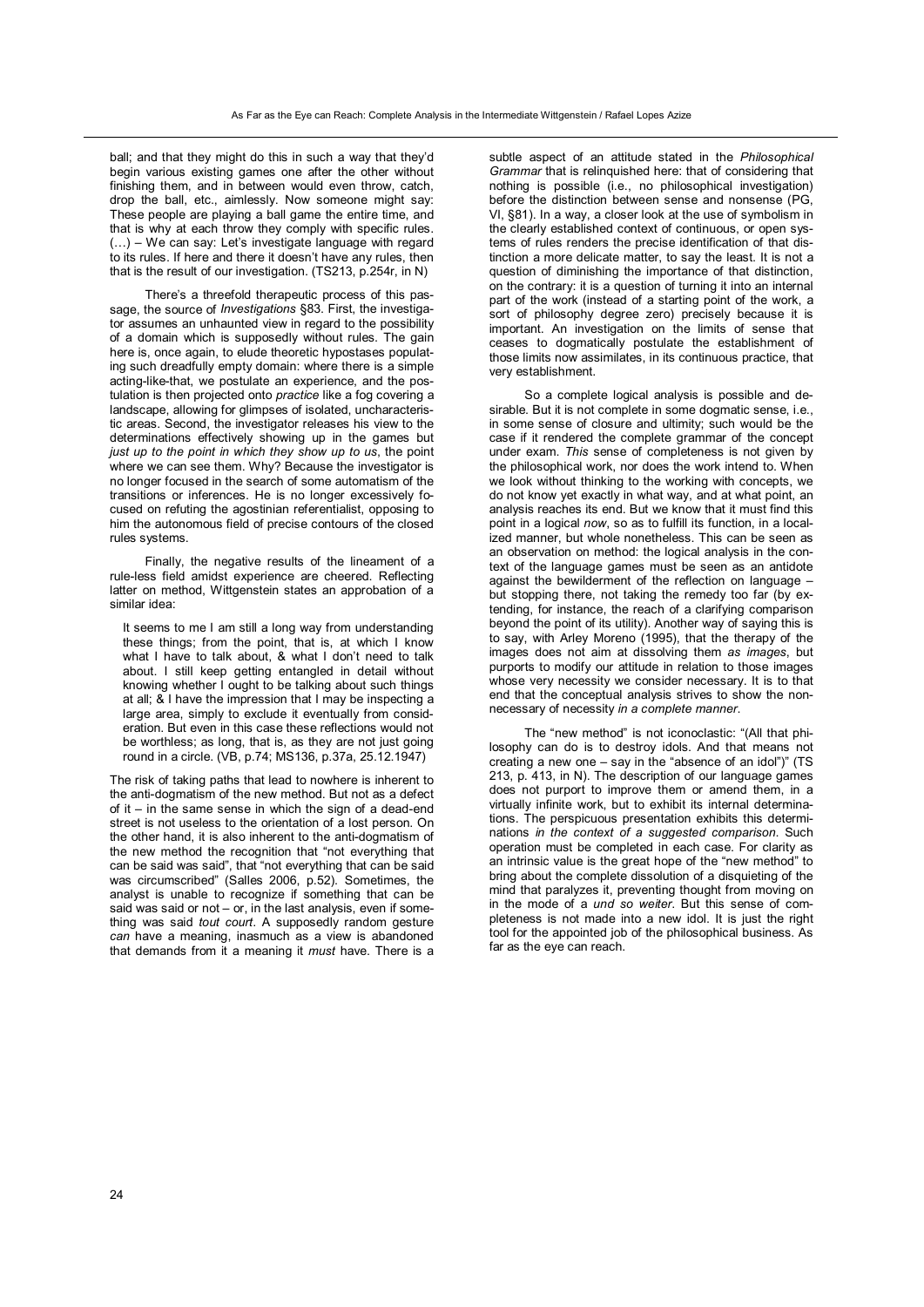#### **Literature**

Baker, Gordon & Hacker, P.M.S. 1984 *Scepticism, Rules and Language*, Oxford: Blackwell.

Moreno, Arley R. 1995 Wittgenstein: através das imagens, 2<sup>nd</sup> ed., Campinas (Brazil): Editora da Unicamp. [*Wittgenstein through the images*]

––– 2007 "Pensamento e realidade: em direção a uma pragmática filosófica", in Moreno, A.R. (org.), *Wittgenstein – Aspectos prag-máticos*, Campinas (Brazil): Unicamp/CLE (Coleção CLE v.49), pp. 55-94. ["Thought and Reality: Towards a Philosophical Pragmatics"]

Salles, João Carlos 2006 "A caixa de gordura", in *O retrato do vermelho* e outros ensaios, Salvador (Brazil): Quarteto, pp. 31-56. [*The Portrait of Red* and other essays]

Wittgenstein, Ludwig (BGM) *Remarks on the Foundations of Mathematics* / *Bemerkungen über die Grundlagen der Mathematik*, ed. bil., ed. G.H. von Wright, R. Rhees e G.E.M. Anscombe, tr. G.E.M. Anscombe, Cambridge: The M.I.T. Press, 1967.

––– (LC) *Wittgenstein's Lectures - Cambridge, 1932-1935*, ed. Alice Ambrose, NY: Prometheus Books, 2001.

––– (N) *Wittgenstein's Nachlass* – The Bergen Electronic Edition, Oxford U.P./Univ. of Bergen, 2000.

––– (PB) *Philosophische Bemerkungen*, ed. Rush Rhees, Frankfurt: Suhrkamp, 1970.

––– (PG) *Philosophische Grammatik*, ed. Rush Rhees, Frankfurt: Suhrkamp, 1973.

––– (PO) *Philosophical Occasions 1912-1951*, ed. J. Klagge e A. Nordmann, Indianapolis: Hackett, 1993.

––– (PU) *Philosophical Investigations / Philosophische Untersuchungen*, 3rd. bil. ed., ed. R. Rhees e G.E.M. Anscombe, tr. G.E.M. Anscombe, Blackwell, 2001.

––– (TLP) *Tractatus Logico-Philosophicus*, 2nd. bil. ed., tr. and presented by L.H.L. dos Santos, São Paulo: Edusp, 1994.

––– (VB) *Culture and Value / Vermischte Bemerkungen*, 2nd. bil. ed., ed. G.H. von Wright, rev. Alois Pichler, tr. Peter Winch, Blackwell, 1998.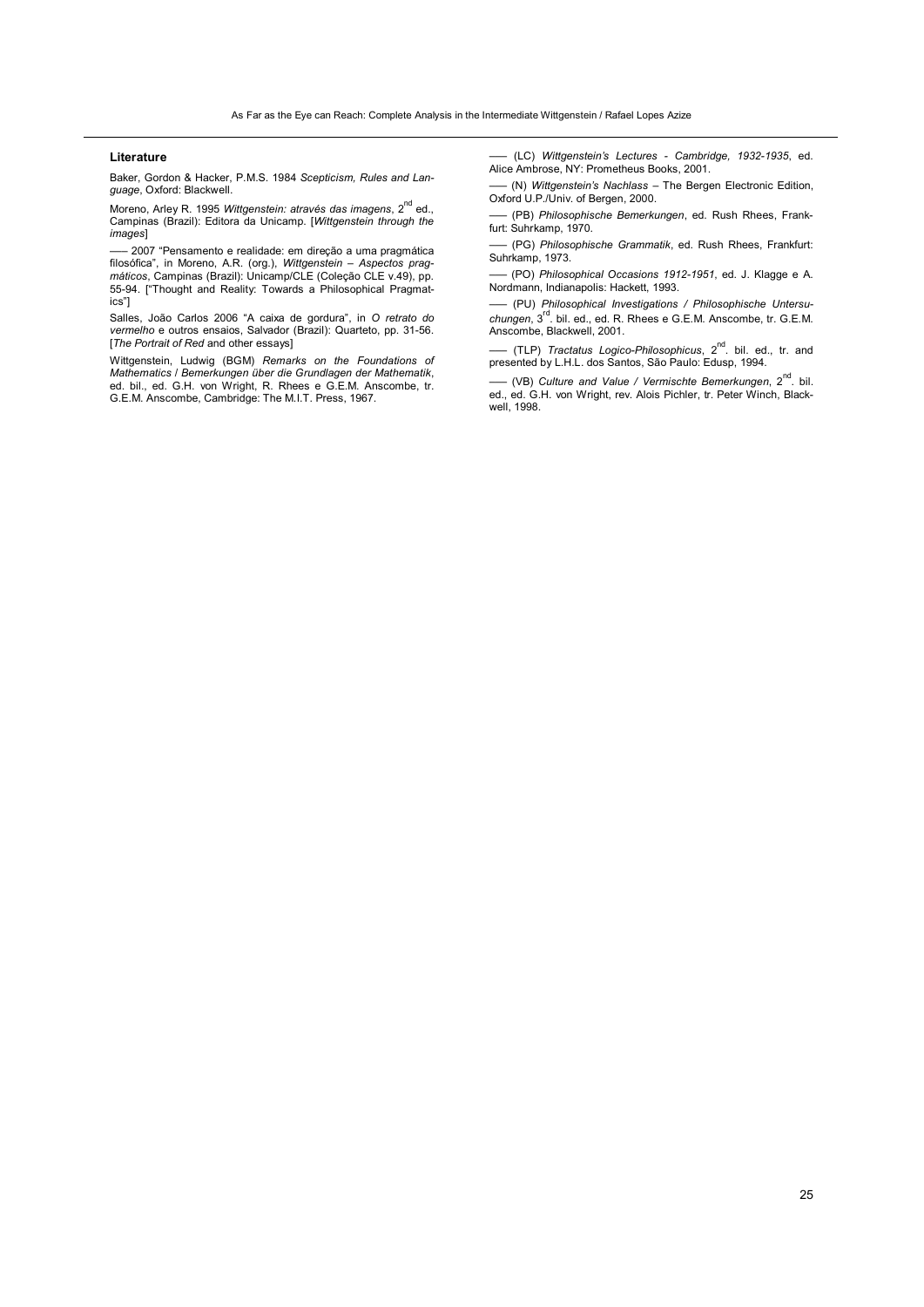Bild und Bildlichkeit in Philosophie<br>Wissenschaft und Kunst Image and Imaging in Philosophy<br>Science, and the Arts

**Elisabeth Nemeth Richard Heinrich Wolfram Pichler** Hrsg.

Beiträge

Papers

33. Internationales Wittgenstein Symposium

33" International Wittgenstein Symposium

Kirchberg am Wechsel

8. - 14. August 2010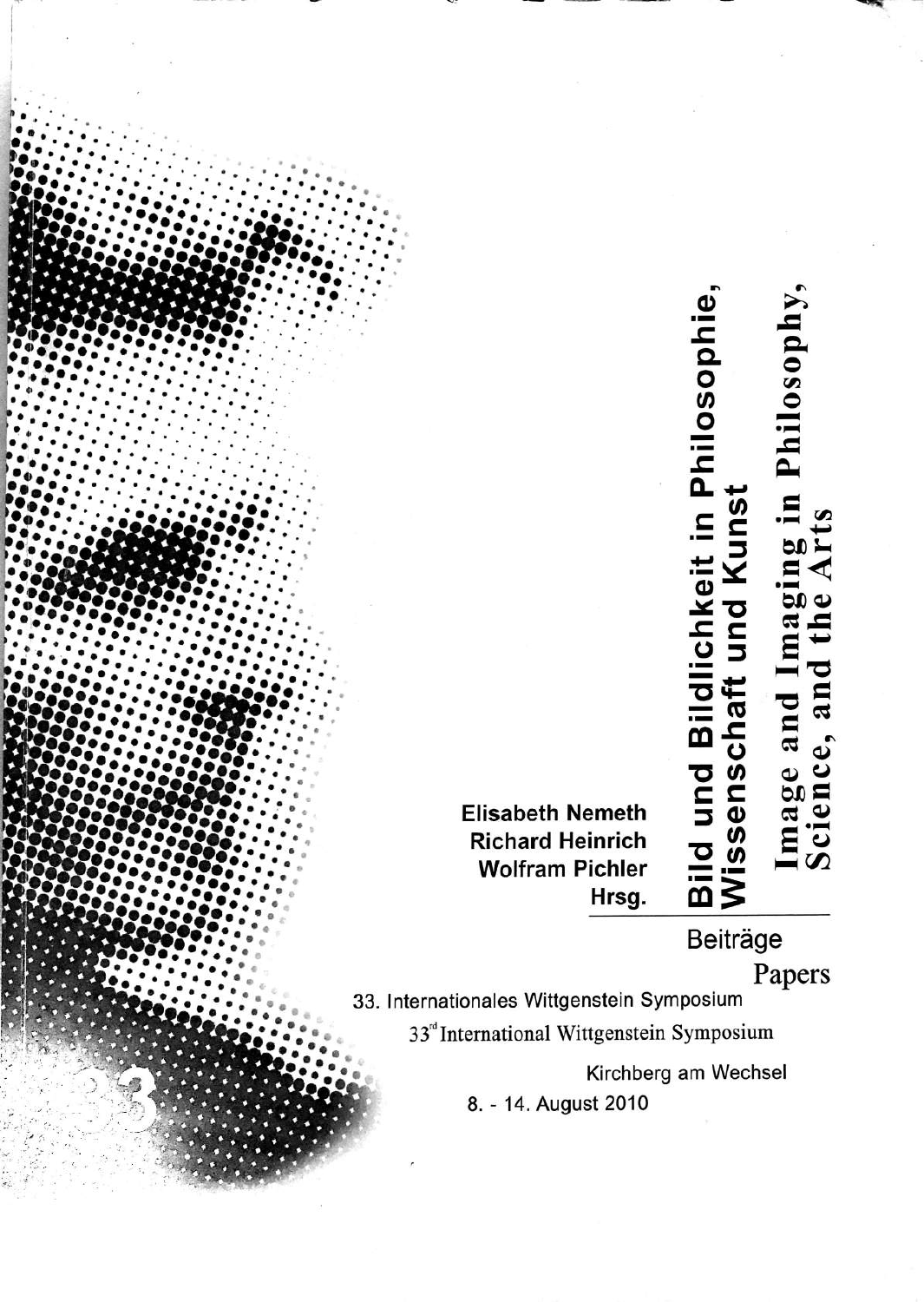# Bild und Bildlichkeit in Philosophie, **Wissenschaft und Kunst** Image and Imaging in Philosophy, Science, and the Arts

Beiträge der Österreichischen Ludwig Wittgenstein Gesellschaft **Contributions of the Austrian Ludwig Wittgenstein Society** 

> **Band XVIII Volume XVIII**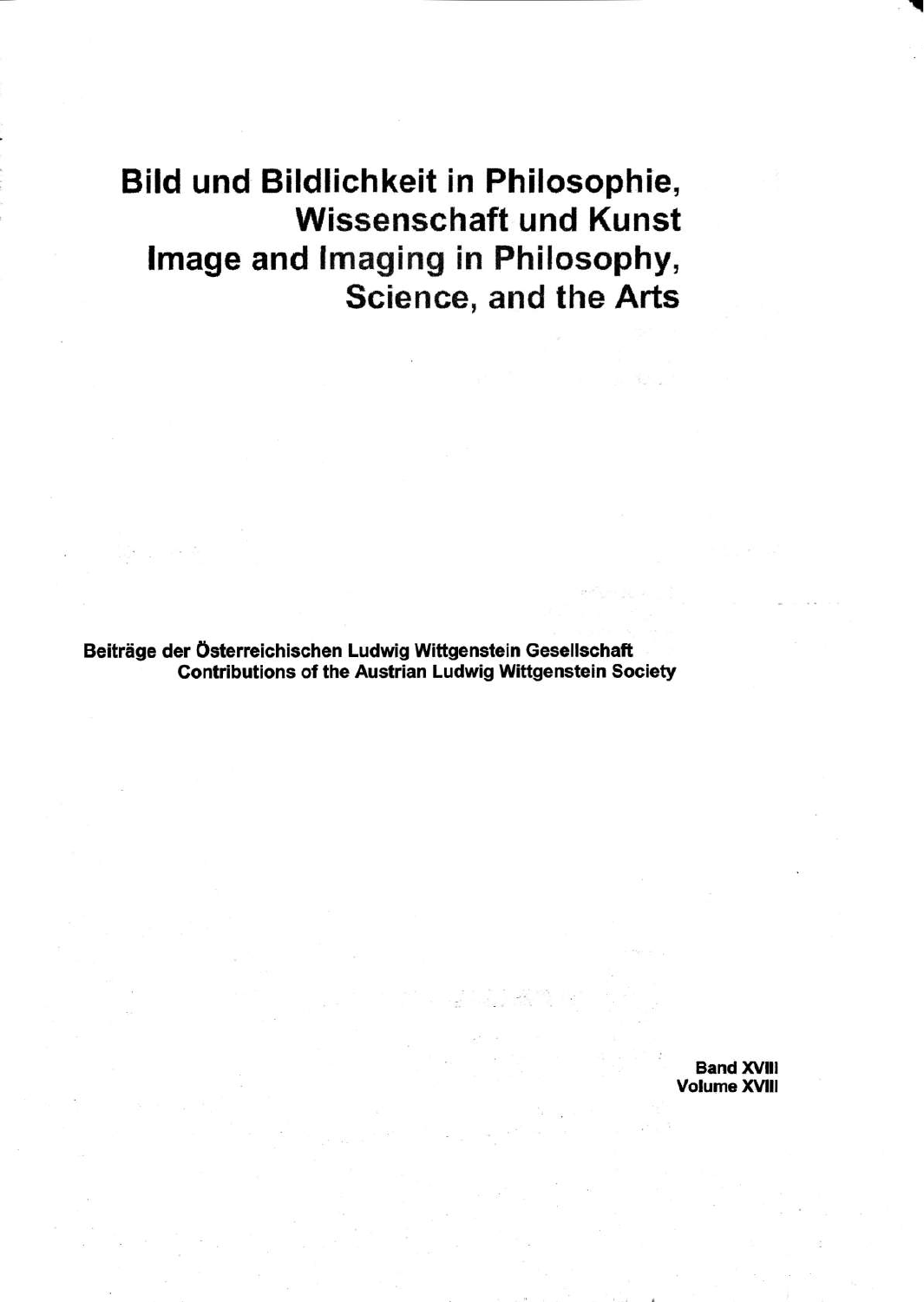## **Bild und Bildlichkeit in Philosophie, Wissenschaft und Kunst**

Beiträge des 33. Internationalen Wittgenstein Symposiums 8. - 14. August 2010 Kirchberg am Wechsel

**Band XVIII** 

#### Herausgeber

**Elisabeth Nemeth Richard Heinrich Wolfram Pichler** 



niederösterreich kultur

Gedruckt mit Unterstützung der Abteilung Kultur und Wissenschaft des Amtes der NÖ Landesregierung

Kirchberg am Wechsel, 2010 Österreichische Ludwig Wittgenstein Gesellschaft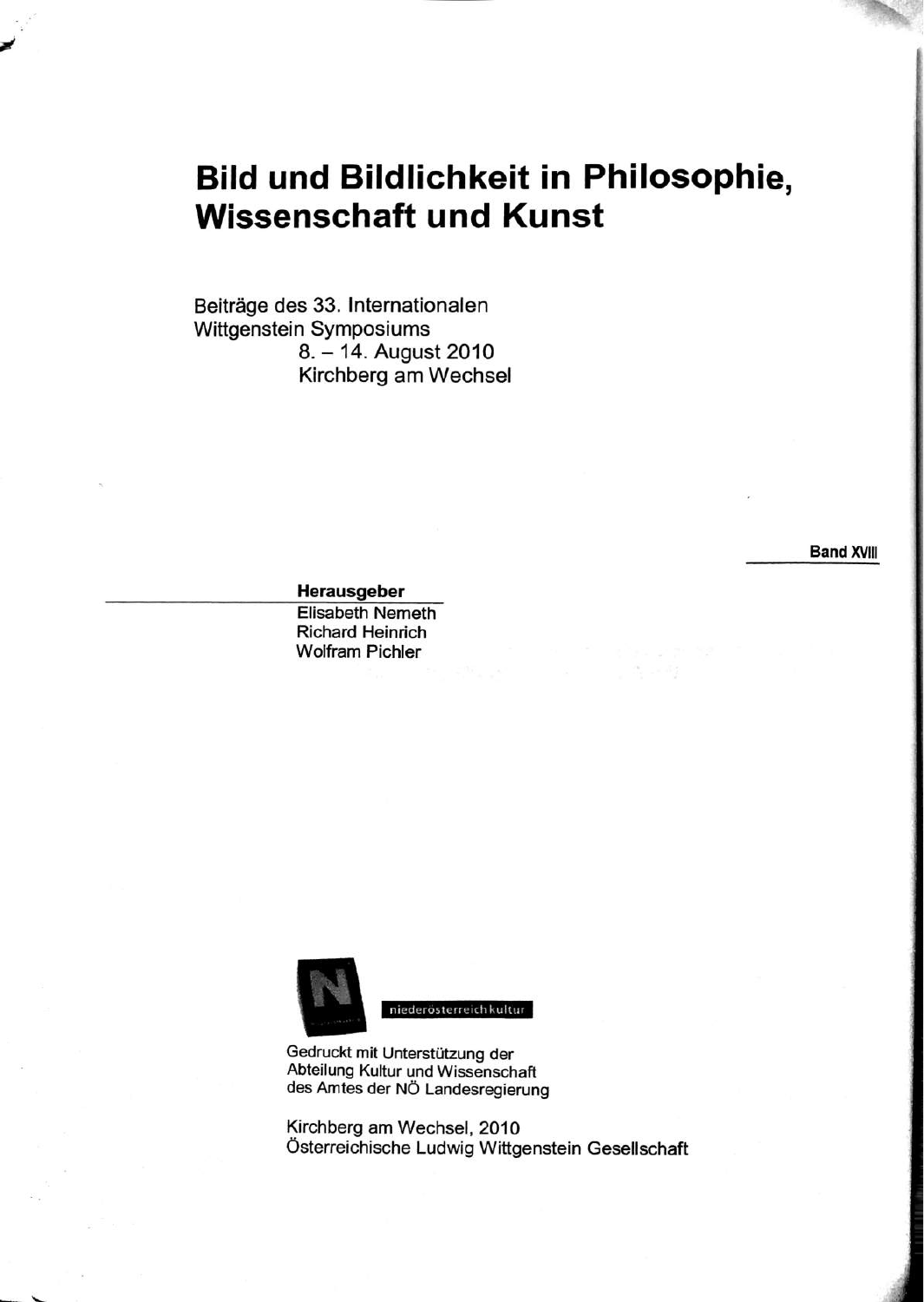## Image and Imaging in Philosophy, **Science, and the Arts**

Papers of the 33rd International Wittgenstein Symposium August 8 - 14, 2010 Kirchberg am Wechsel

**Volume XVIII** 

**Editors** 

**Elisabeth Nemeth** Richard Heinrich **Wolfram Pichler** 



niederosterreich kultur

Printed in cooperation with the Department for Culture and Science of the Province of Lower Austria

Kirchberg am Wechsel, 2010 Austrian Ludwig Wittgenstein Society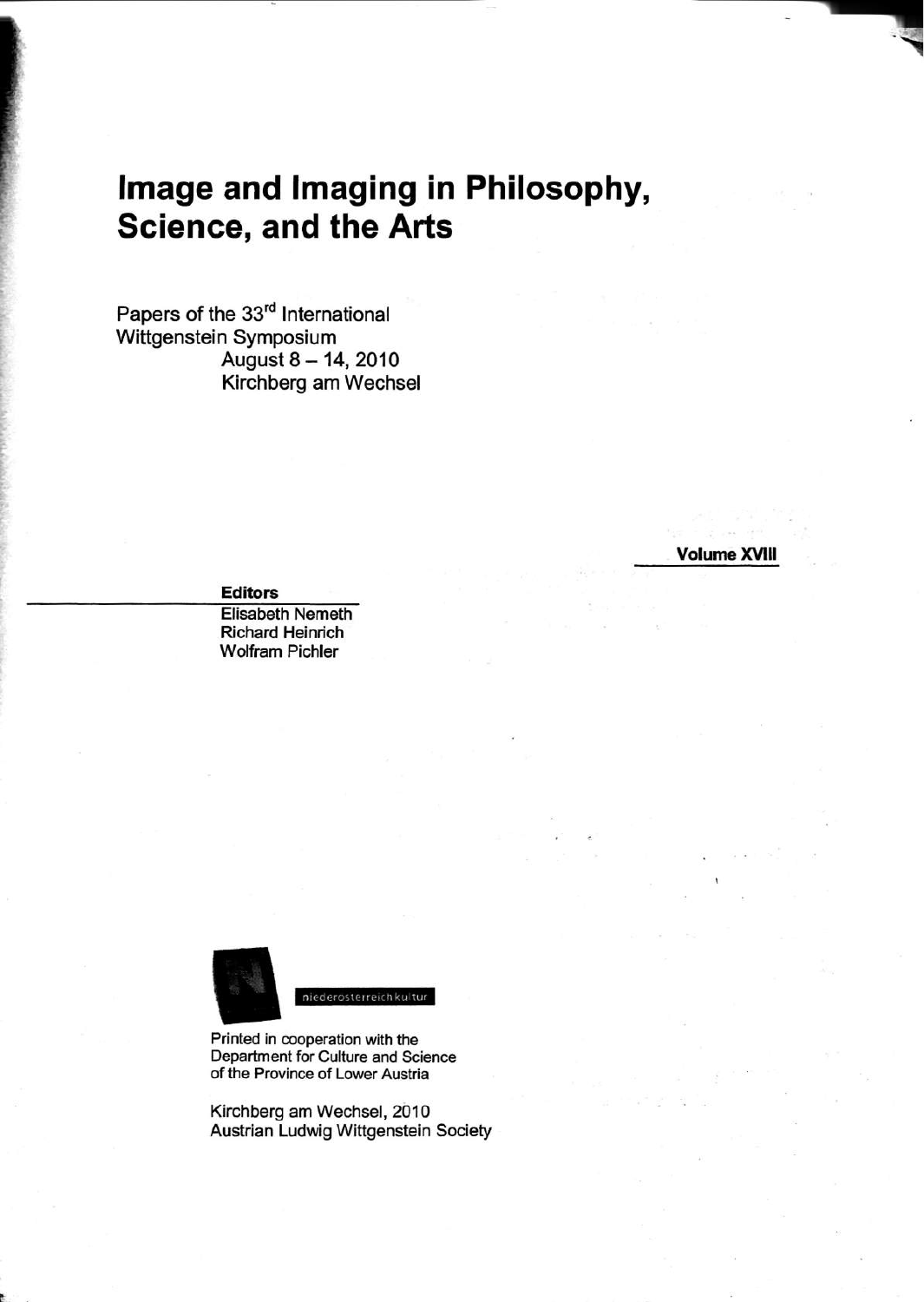### **Distributors**

Die Österreichische Ludwig Wittgenstein Gesellschaft The Austrian Ludwig Wittgenstein Society

Markt 63, A-2880 Kirchberg am Wechsel Österreich/Austria

ISSN 1022-3398 All Rights Reserved Copyright 2010 by the authors

Copyright will remain with the author, rights to use with the society. No part of the material may be reproduced or utilised in any form or by any means, electronic or mechanical, including photocopying, recording, and informational storage and retrieval systems without written permission from the society.

Visuelle Gestaltung: Sascha Windholz Druck: Eigner Druck, A-3040 Neulengbach